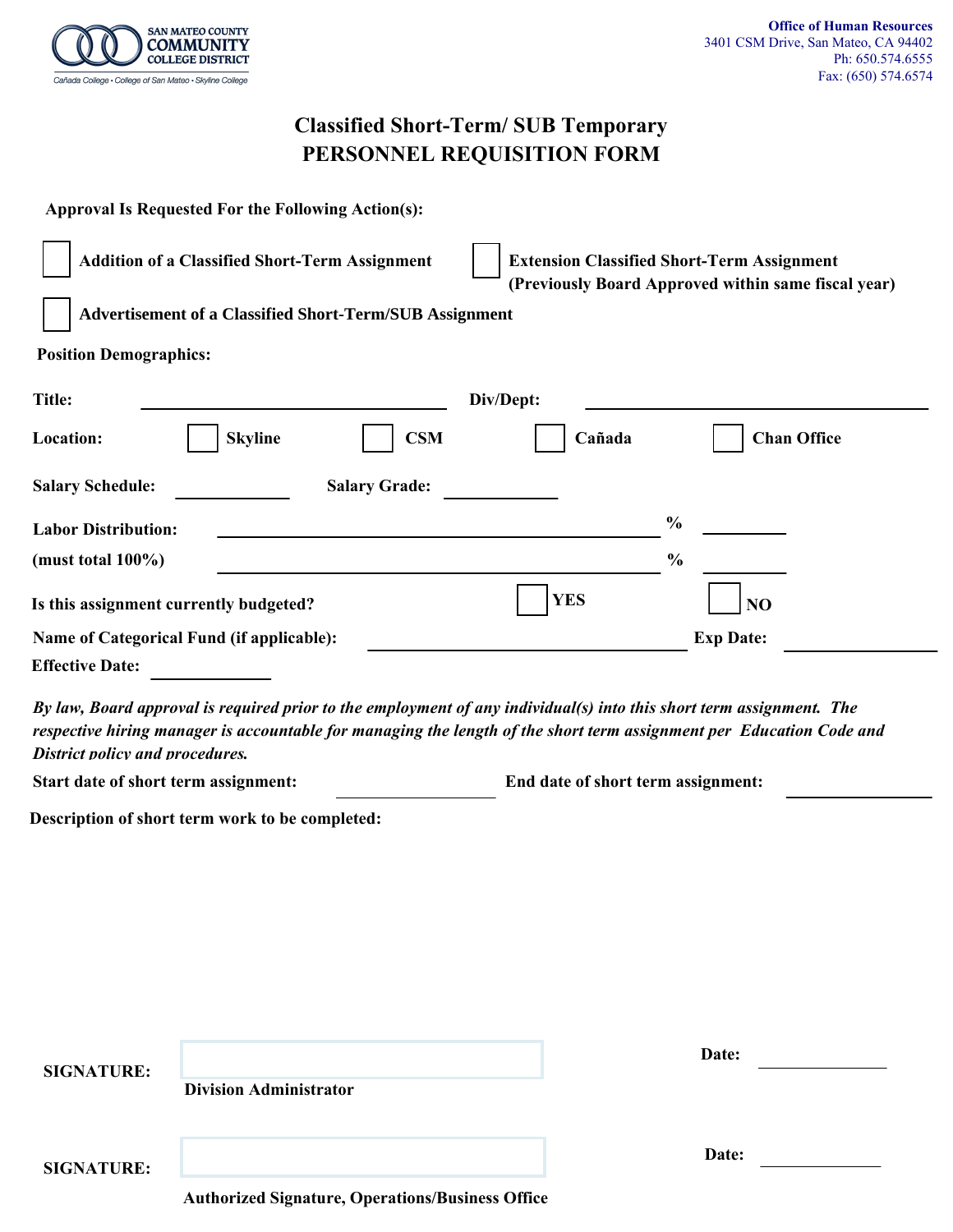# **REVISED PROCEDURES AND FORMS FOR HIRING CLASSIFIED, SHORT-TERM EMPLOYEES**

Pursuant to AB 500 and effective January 1, 2003, California Education Code section 88003 was modified to require prior Board of Trustees approval for all new short-term, non-continuing assignments. Board approval of the new short-term assignment (including start and end dates and primary job duties) or of any extension to a previously- Board approved short term assignment, is required prior to hiring or extending any temporary person to perform the service.

Revised Personnel Requisition and Temporary Classified Employment Authorization forms are available in PDF format, on the District Intranet.

# **The new law does not apply to the following:**

- 1. Any classified short term assignments that began on or before December 31, 2002.
- 2. Classified substitutes, hired to temporarily replace current active District employees who must be away from their positions due to illness or injury, jury duty, vacation or other absence from which they will return; or to classified substitutes who are allowed to work for a maximum of sixty days during the recruitment and selection process for filling a vacant position.
- 3. Employment of Student Assistants or Workstudy Students.

The following is the required 4-step sequence for District managers to follow in the employment of short-term, non-continuing employees:

# **Step 1:**

#### **Plan for potential temporary (short-term) staffing needs as far in advance as possible, including a start date for the temporary assignment and a projected ending date that falls within the legal maximum of 194 days in a college year.**

*District practice has been to stop all short term assignments at approximately 180 days in order to avoid potential errors in counting, etc. The new law will require all California community college managers to view the beginning of short term classified projects and special workloads in relation to the timeline for obtaining Board approval, including monthly Board meeting dates, and submission deadlines required by the Office of Human Resources during the previous week. Extensions of classified short term assignments that have been previously-Board approved also require prior Board approval.* 

## **Step 2:**

## **Complete and submit the revised Personnel Requisition Form, now including a brief description of the primary job duties planned for the temporary assignment.**

*Once received in the Office of Human Resources, the request for a new or extended classified short term assignment will be included as part of the next available "Open-session" Board Report. Board Report items must be received in the Office of Human Resources no later than Tuesday of the week prior to the scheduled Board meeting. Normally, Open-session Board Reports are prepared by Human Resources for presentation at the second of two Board meetings each month.*